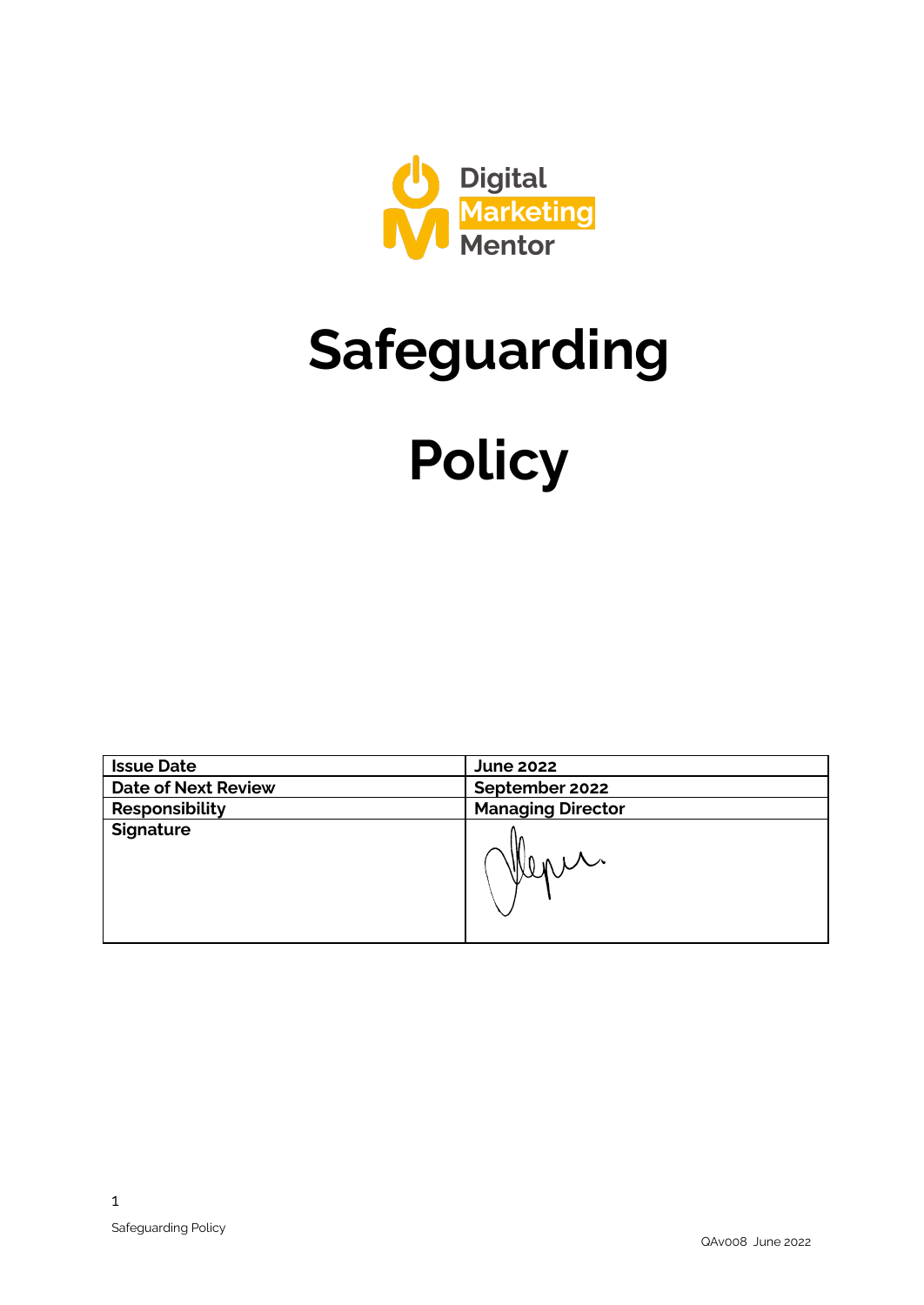#### **Statement**

The purpose of this document is to set out the policy of Digital Marketing Mentor (DMM) in relation to the Safeguarding of children and vulnerable adults. Everyone working with or on behalf of children and vulnerable adults has a responsibility to safeguard and promote their welfare. Anybody can become the victim of abuse; therefore, DMM aims to provide a safe environment for all. We have due regard for "Keeping Children Safe in Education – Statutory Guidance for Schools and Colleges", September 2021 and "Working Together to Safeguard Children", 2015 (updated 2018).

DMM will safeguard and promote the welfare and wellbeing of all learners.

- Children includes everyone under the age of 18
- Vulnerable Adults adults at risk defined in the Care Act 2014 as
	- o has needs for care and support (whether or not the local authority is meeting any of those needs)
	- o is experiencing, or at risk of, abuse or neglect
	- o as a result of those care and support needs is unable to protect themselves from either the risk of, or the experience of abuse or neglect

# **Safeguarding is an all-encompassing term used to describe many aspects of keeping our learners safe, including:**

- Learner health, safety including emotional health and wellbeing
- Child protection
- Protection of adults at risk
- Bullying, harassment, victimisation and discrimination including racial abuse
- Abuse and neglect
- Safety from sexual exploitation, sexual violence, sexual harassment (including child on child), female genital mutilation and forced marriage
- Alcohol, drug and substance misuse
- E-safety including all aspects of electronic communication and use of social media
- Financial exploitation
- Protecting people from radicalisation and extremism

#### **Legislation and Guidance**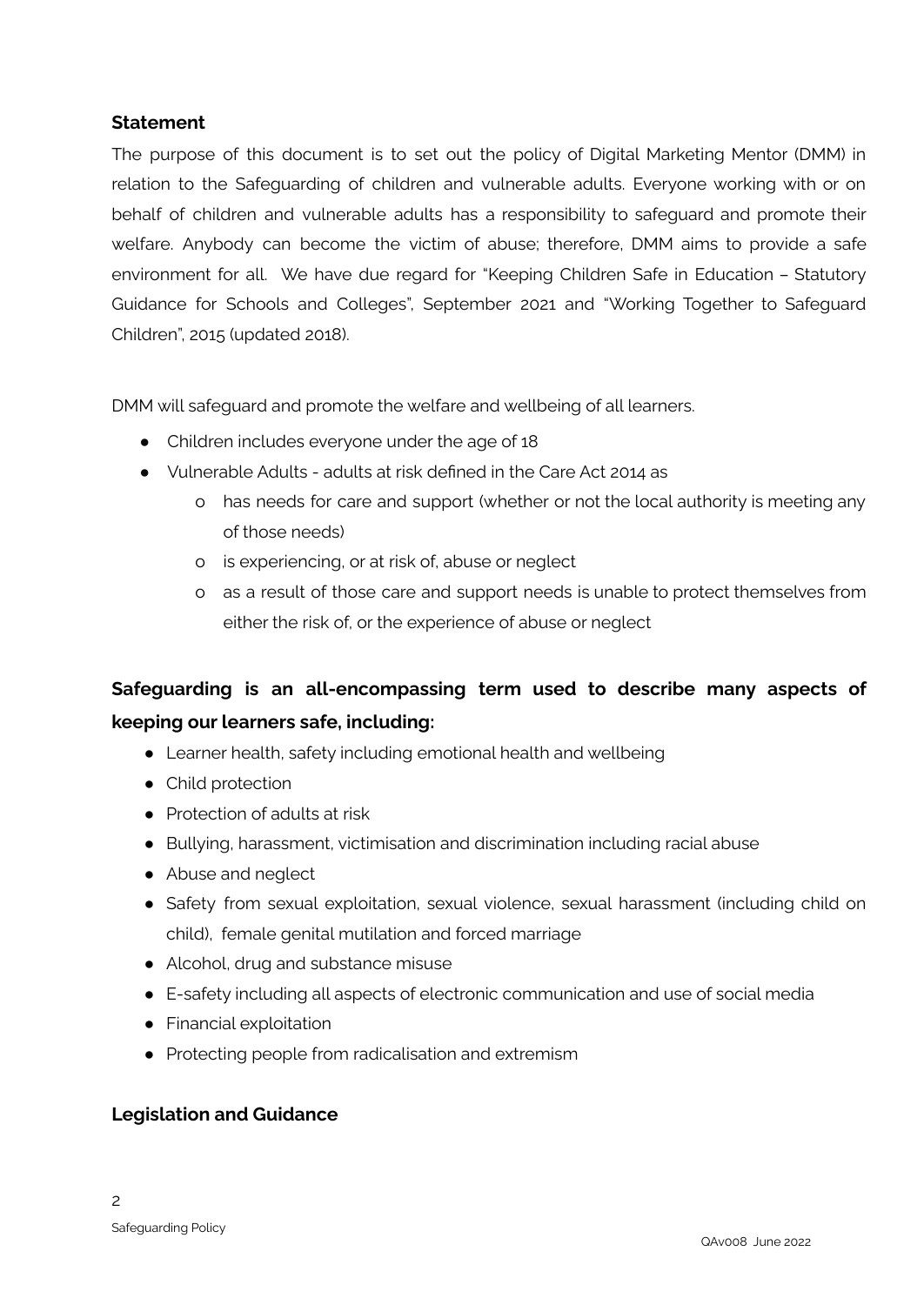This policy is governed by Government Legislation and Guidance in respect of protecting children and vulnerable adults including:

- Safeguarding Vulnerable Groups Act 2006
- Working Together to Safeguard Children 2015
- Keeping Children Safe in Education September 2021
- The Education Act 2001
- The Children Act 1989 and 2004
- The Police Act 1997
- Mental Capacity Act 2005
- Rehabilitation of Offenders Act 1974
- Protection of Freedoms Act 2012
- Sexual Offences Act 2003
- Data Protection Act 2018
- UN Convention of the rights of the Child 1991
- NSPCC 2016 'How safe are our children'
- Counter Terrorism and Security Act 2015
- Prevent Duty 2015
- The Care Act 2014
- 'No Secrets' guidance (2000)
- Equality Act 2010
- UK Modern Slavery Act 2015
- Sexual Violence and Sexual Harassment Between Children in Schools and Colleges

# **Scope**

This procedure applies to all DMM learners and covers all aspects of a learner's programme regardless of where it takes place. It is the responsibility of all staff to undergo relevant safeguarding training and Prevent awareness training to understand their role in supporting Safeguarding across DMM's provision and for familiarising themselves with the appropriate procedures and other policies that support this document.

# **Digital Marketing Mentor's Policy**

Digital Marketing Mentor will operate within the following key principles when it relates to Safeguarding:

• Safeguarding is recognised as everyone's responsibility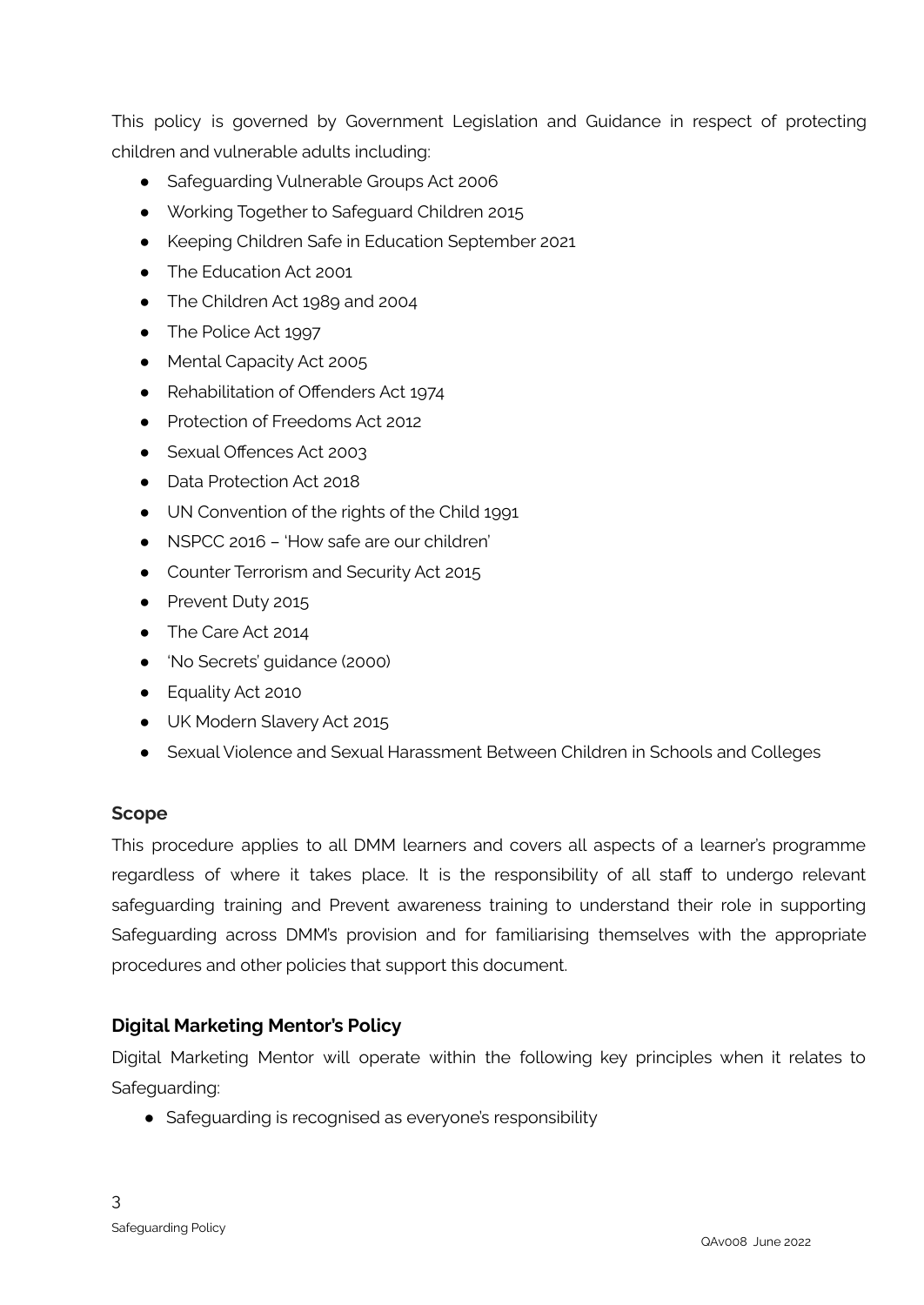- All people will be treated with respect and with courtesy by staff and learners in an environment that is free from harassment or discrimination.
- All training rooms, communal areas, facilities and equipment will comply with legislative health and safety standards.
- Digital Marketing Mentor will use appropriate filtering software such as "SafeSearch" to ensure inappropriate websites cannot be accessed using DMM computers and systems.
- Digital Marketing Mentor will work with learners and other agencies to promote a safe and healthy culture.
- Digital Marketing Mentor will develop partnerships to proactively protect learners at risk of abuse or neglect.
- Staff will be trained to identify indicators and changes in behaviours that may signify a learner is at risk (including at risk from radicalisation and extremism) and will understand how concerns should be reported.
- Staff will have a clear understanding of personal safety and good Safequarding practices.
- Digital Marketing Mentor will work with learners to promote their own personal health, well-being and safety including their safety online.
- Digital Marketing Mentor will work proactively to raise awareness of radicalisation and extremism in order to prevent people from being drawn into terrorism.
- Learners will receive confidential advice, guidance and support for a range of issues that they may face. They will be signposted to external agencies where specialist support is required.
- Digital Marketing Mentor will support learners to have personal resilience and be able to make informed and sensible decisions about their safety and wellbeing.
- The focus will be on minimising the risk of harm to learners, particularly young people and vulnerable adults.
- The different needs of individuals are properly understood and adjustments made as appropriate.

# **Employers of Apprentices**

Digital Marketing Mentor carries out robust due diligence checks when working with employers of apprentices to ensure appropriate policies are in place. DMM requires: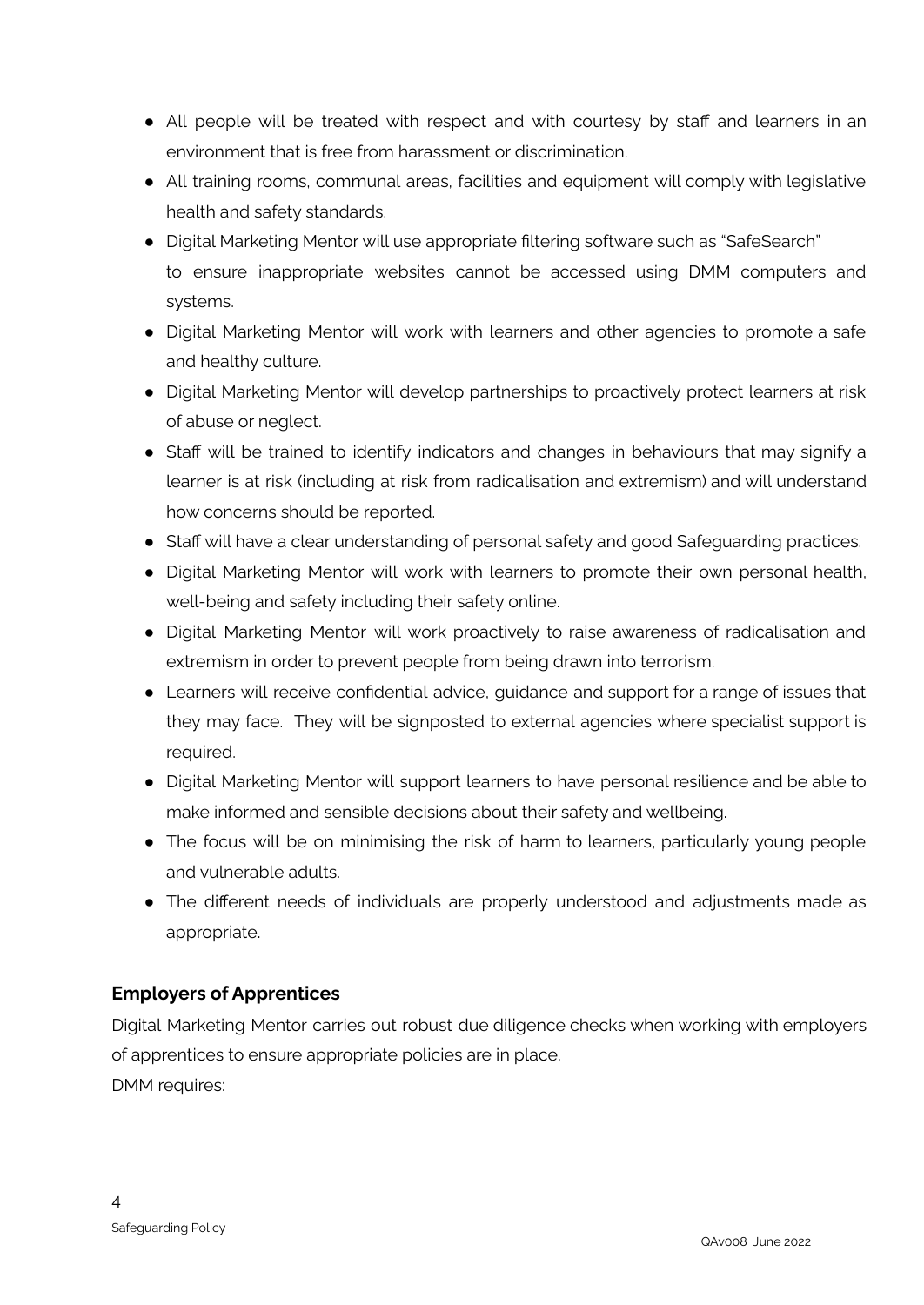- Employers of apprentices take appropriate steps to understand what safeguarding means in practice at their organisation, in the context of the responsibilities they have for the apprentices they employ.
- Any staff working with apprentices in a position of trust are appropriate for the role and do not present any danger or threat.
- Any people working with young or vulnerable people have had an appropriate check completed with the Disclosure and Barring service.
- Where possible, DMM to identify a designated safeguarding contact within each Employer.
- Each employer to adhere to the requirements of the Equality Act 2010.
- Each employer to ensure their apprentices are made aware of the organisation's policies on using the internet and technology in the workplace.
- Each employer to have an understanding of the dangers apprentices may face using technology in the workplace and act to minimise risks.

# **Learner's Entitlement**

In order to promote a healthy and safe environment, our learners will be entitled to the following:

- The right to make a disclosure to any member of staff and know that the disclosure will be dealt with quickly, sensitively and appropriately.
- To learn in an environment that is free from bullying or harassment.
- To be made aware of the basic principles of safe learning and Safeguarding relevant to the programme that the learner is completing.
- To be made aware of how to access support on personal health and safety issues either within Digital Marketing Mentor or from outside agencies.
- To be provided with up-to-date information around personal safety issues.
- The opportunity to comment and feedback on the extent to which Digital Marketing Mentor and courses promote and maintain well-being and personal safety.
- **●** Learn about interpersonal and communication skills that promote and establish a welcoming, safe and respectful environment.

# **Safe learning**

The principles of the 'Keeping Children Safe in Education' and Safeguarding agendas will be embedded within Digital Marketing Mentor's teaching and learning practices and within quality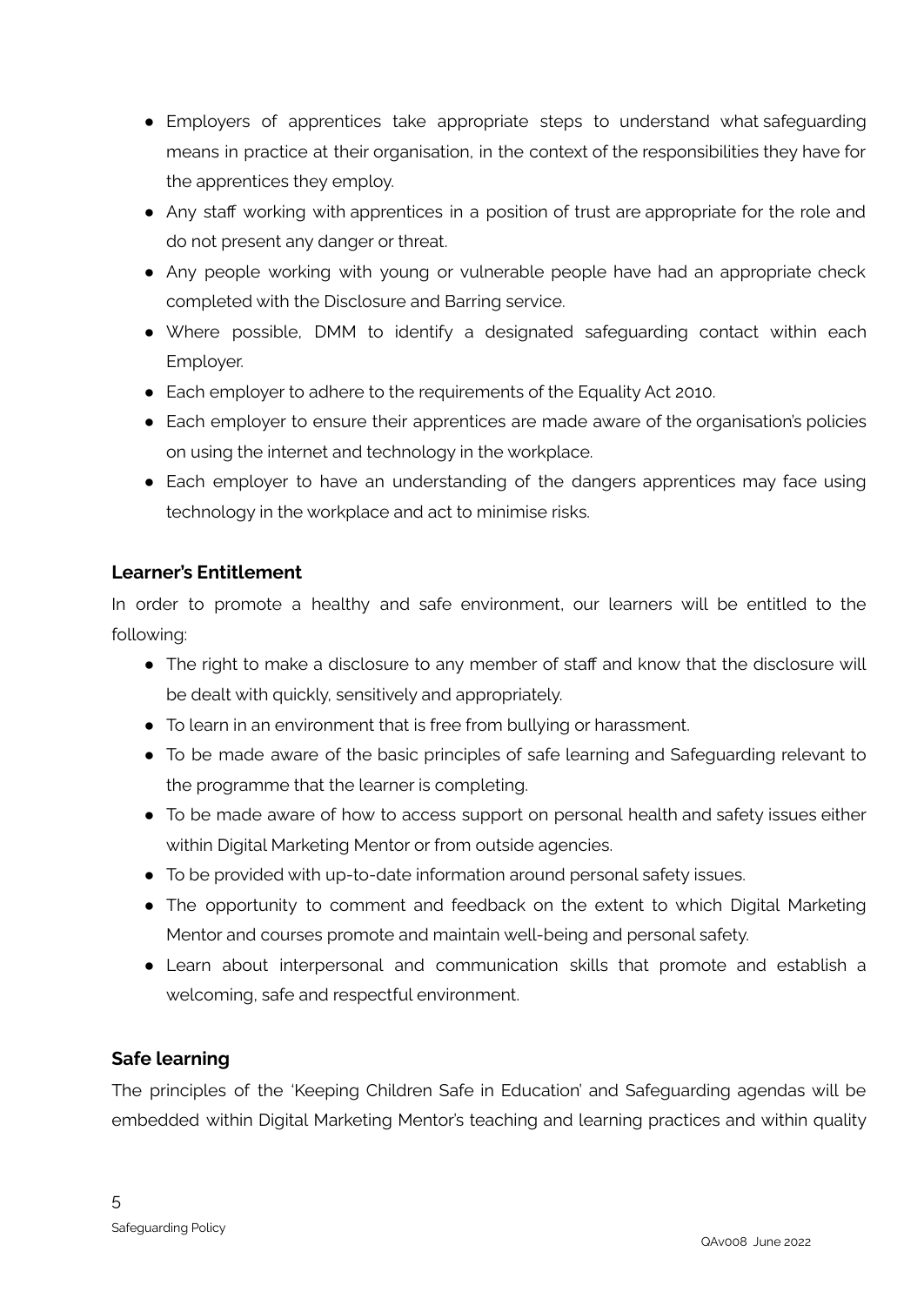assurance and quality improvement frameworks. Safe recruitment practices will be implemented as outlined in the relevant section of this policy.

Digital Marketing Mentor is committed to engaging learners on issues related to financial health, mental health and physical health – in order to improve their quality of life. The aim is to provide learners with the tools to make healthy and safe decisions.

Prior to any literature being distributed to our learners through Digital Marketing Mentor from external agencies or by learners when this literature is not related to their programme of study, the permission of the Managing Director and Quality Director must be sought.

Digital Marketing Mentor welcomes and actively encourages guest speakers and external agencies into Digital Marketing Mentor as a powerful mechanism to enrich the learning and wider learning experience. However, Digital Marketing Mentor will refuse entry to those speakers whose values are contrary to Digital Marketing Mentor's own and who may be wishing to engage with Digital Marketing Mentor as a mechanism to promote extremist views.

Guest speakers are booked and authorised by the Managing Director, however if staff are unsure about the validity of speakers or organisations wishing to host events in Digital Marketing Mentor, advice should be sought from the Managing Director or the Quality Director. The delivery of guest speakers is observed by either the Managing Director or the Quality Director.

#### **Safe environment**

Digital Marketing Mentor will provide an environment that is safe and secure for all users, whilst at the same time is friendly and welcoming. Robust systems and processes will be in place for staff and learner identification and for visitor registration. Health and safety are of paramount importance and as such all facilities and resources will comply with legislative requirements for health and safety.

Digital Marketing Mentor's commitment to the safe environment is held within the following policy and procedure documents: the Health and Safety policy; the Information Security policy and the incident reporting procedures.

#### **Safe recruitment**

Digital Marketing Mentor will comply with best practice in the recruitment and training of its staff, in line with legislative requirements. Staff will undergo the appropriate DBS checks for their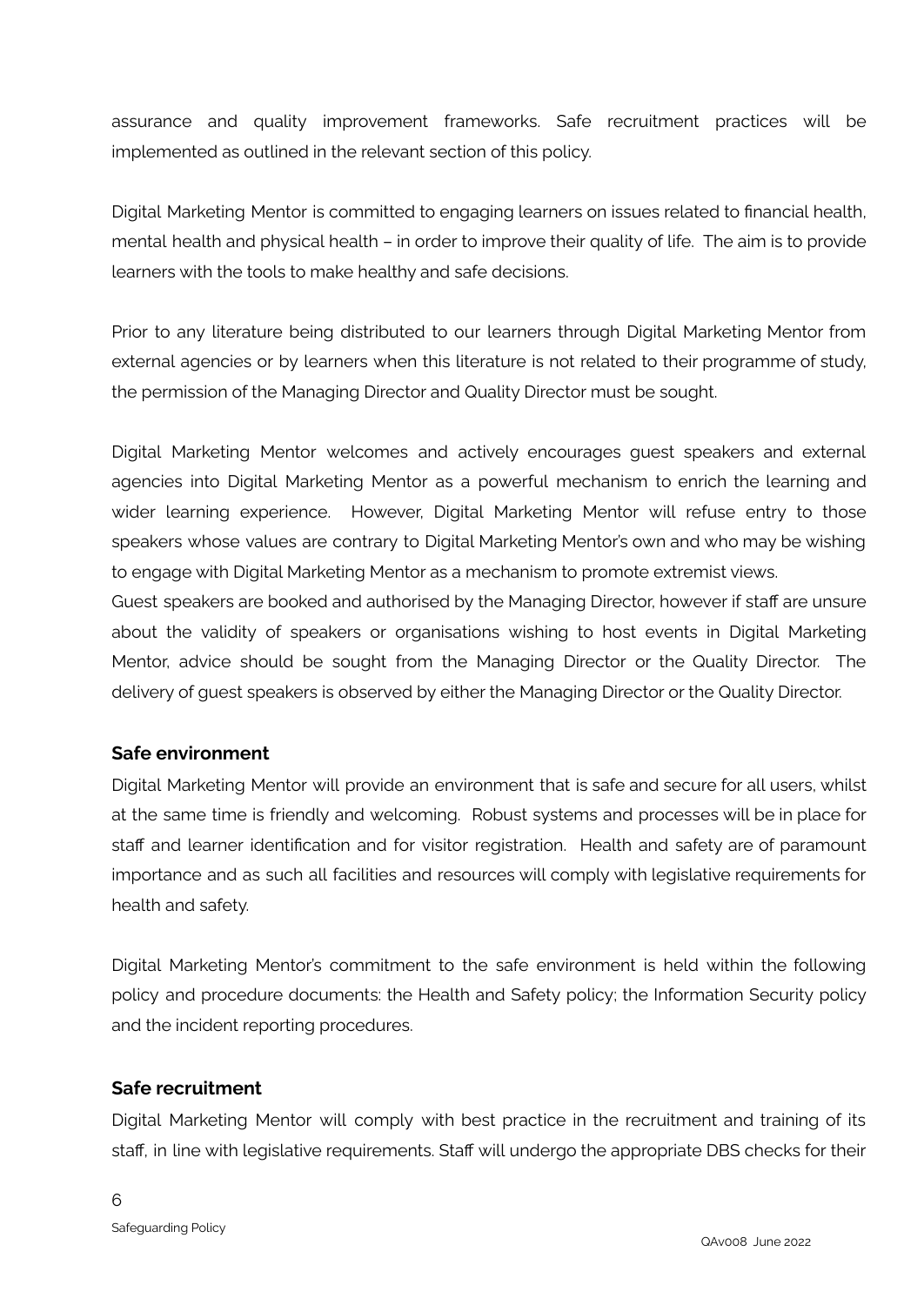role where applicable and will undertake mandatory Safeguarding awareness training appropriate to their role. Staff will understand the principles of safe working practices and how not to put themselves in situations that compromise themselves or learners. All new starters will receive an appropriate induction, including Safeguarding awareness and Prevent training.

#### **Governance and reporting**

Digital Marketing Mentor holds performance monitoring meetings, where all aspects of Safeguarding are reviewed as a standing agenda item. Actions arising from these meetings are monitored through the management line. Good practice identified through these meetings is recorded and shared.

#### **Links with external agencies**

Digital Marketing Mentor will work with the Local Authority Designated Officer and the Multi Agency Safeguarding Hub to ensure a comprehensive Safeguarding network is in place. Advice will be taken from professionals within these organisations as appropriate.

Digital Marketing Mentor will work proactively with the regional Prevent Coordinator and where appropriate the local steering group and Channel panel.

The Police play a vital role in Safeguarding children / vulnerable adults with cases involving alleged criminal acts. It becomes the responsibility of the police to investigate allegations of crime by preserving and gathering evidence. Where a crime is identified, the police will be the lead agency and they will direct investigations in line with legal and other procedural protocols.

# **Keeping Learners Safe**

Digital Marketing Mentor has appropriately trained staff that are designated safeguarding leads (DSL). The DSL and Deputy DSL will ensure that disclosures made by learners are dealt with quickly, sensitively, and appropriately.

All staff are trained in the appropriate response to a learner disclosure and the correct procedure for dealing with concerns about a learner. We will work with learners to proactively protect them from abuse and neglect and prevent learners being placed in an abusive situation.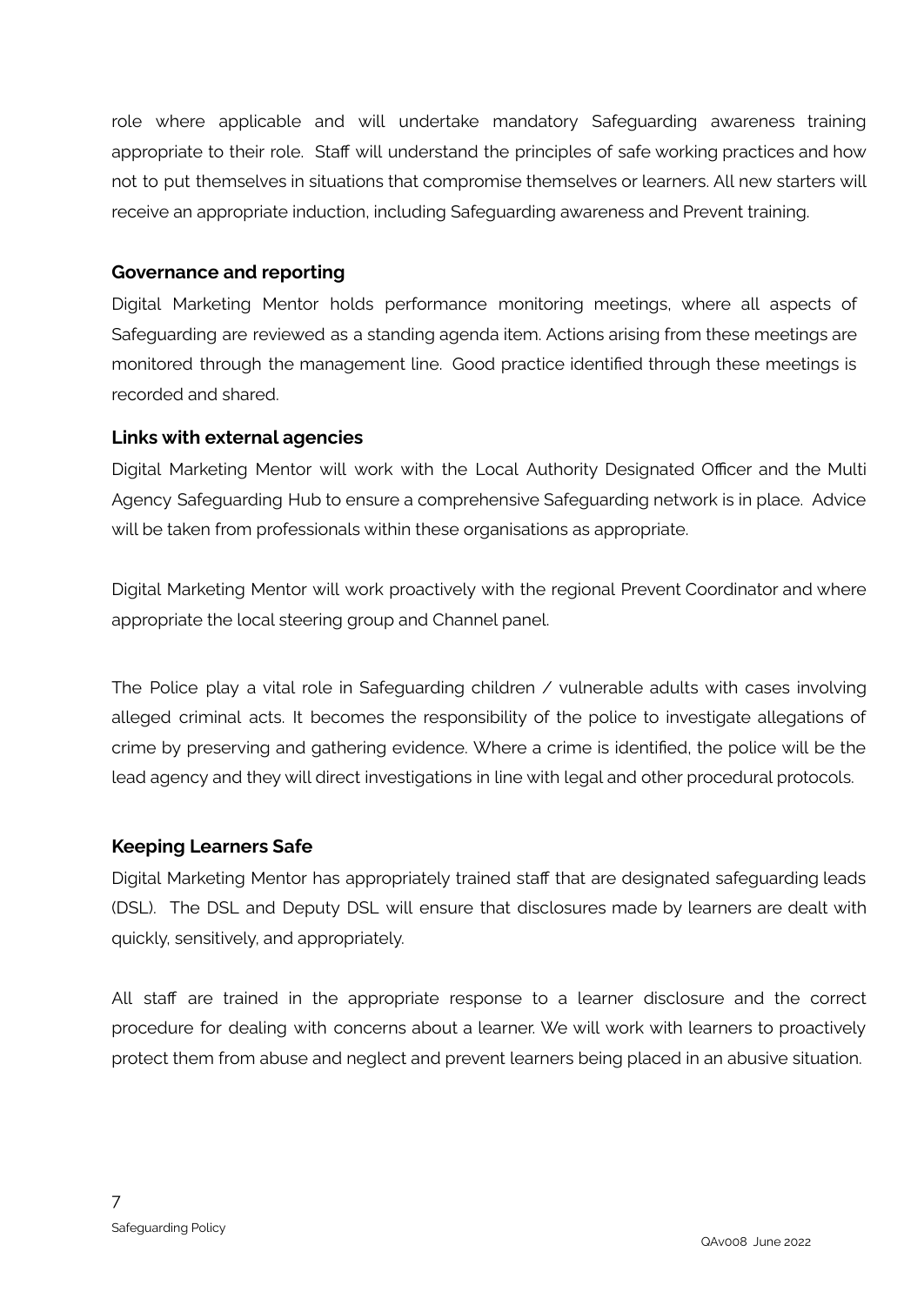All learners are made aware of the procedure for reporting Safeguarding concerns or making allegations of abuse in their learner induction and it is documented in the Learner Handbook. Safeguarding is also covered in each one-to-one meeting and progress review.

Digital Marketing Mentor operates a culture of openness and transparency and embeds the Principles of the 5R's across all our services and ensures all staff, delivery partners and contractors understand their responsibilities with regard to Safeguarding. These are:

- 1. Recognise
- 2. Respond
- 3. Report
- 4. Record
- 5. Refer

#### **Key Responsibilities**

**Digital Marketing Mentor's Managing Director** has overall responsibility for ensuring that Digital Marketing Mentor meets its obligations within the area of Safeguarding including Prevent. The Managing Director is responsible for the approval of the Safeguarding and the Prevent policies and to ensure that all staff are appropriately trained in safeguarding and understand the risk of radicalisation, their role in implementing the Prevent Duty, and the impact this has on their job role and how to refer an individual who they feel may be at risk. Our Managing Director is our Designated Safeguarding Lead (DSL) supported by our Director of Quality as the deputy Designated Safeguarding Lead.

**Digital Marketing Mentor's Founder (the Chair of the Board)** is responsible for ensuring that the Safeguarding processes and procedures including Prevent referrals are robust and consistently applied and that Digital Marketing Mentor fulfills its legal duties.

**The Operations Manager** is responsible for monitoring that all staff have completed relevant training and have access to relevant materials for Safeguarding and Prevent awareness.

**All employees** have a responsibility for completing mandatory training including Safeguarding awareness, Health and Safety and Prevent awareness. In addition, to familiarise themselves with *Keeping Children Safe in Education 2021: Part One,* Digital Marketing Mentor's Safeguarding policy, Prevent policy and any other related Safeguarding policies and procedures. They must ensure they understand their own role in the promotion of all aspects of Safeguarding and the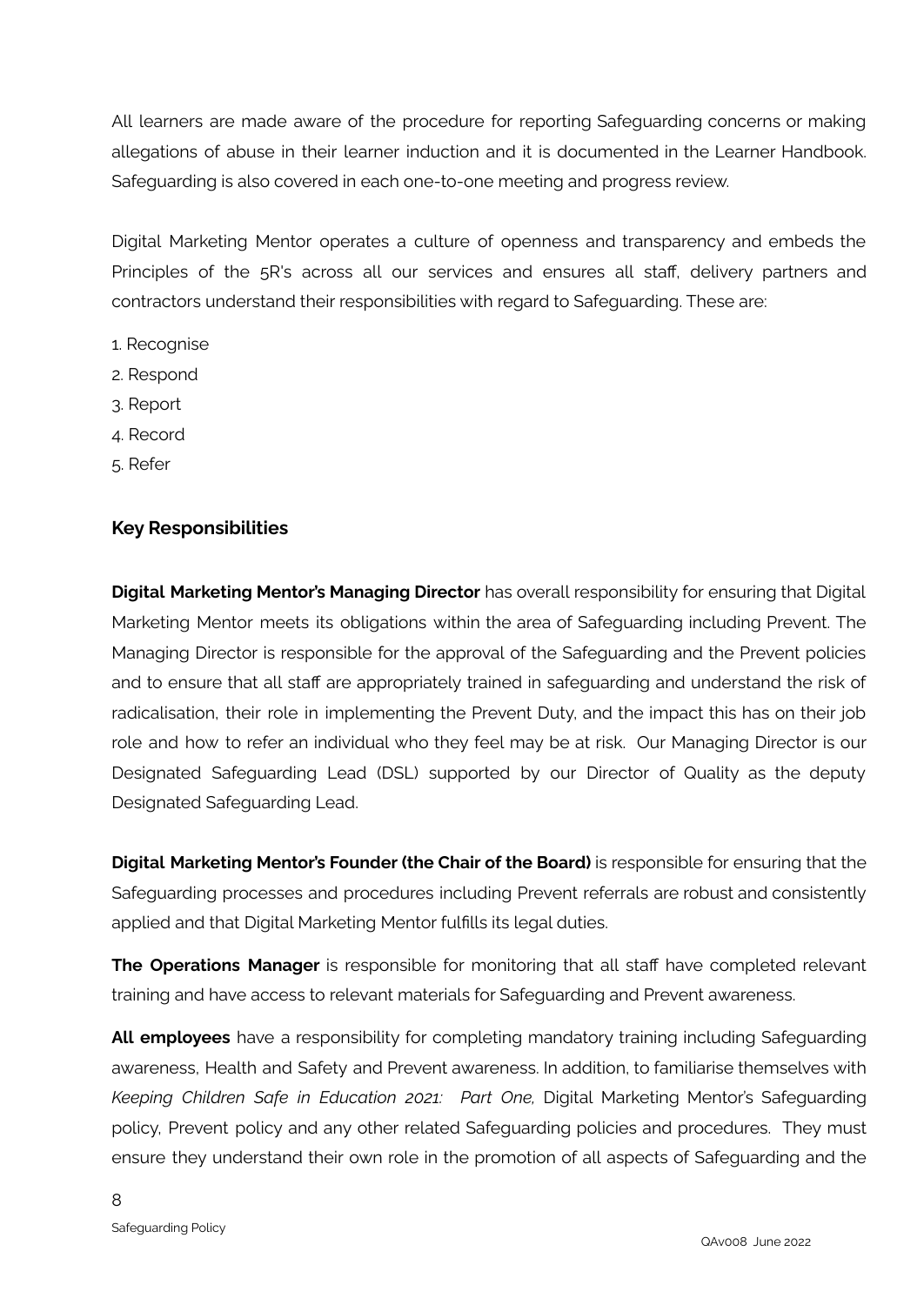appropriate action to be taken should they receive a disclosure or have concerns about a learner.

#### **Responding to an allegation**

This procedure must be followed whenever an allegation of abuse is made or when there is a suspicion that a child or vulnerable adult has been abused.

All complaints, allegations or suspicions must be taken seriously and must be reported to the Designated Safeguarding Lead on that working day where possible, if the Designated Safeguarding Lead is unavailable within this working day, then reporting must be made to the Deputy Designated Safeguarding Lead. If, in exceptional circumstances, the DSL or the deputy DSL are not contactable, the Founder should be contacted.

#### **DMM Safeguarding Contact Details:**

#### **Phone: 0116 2166620 - ask for the Designated Safeguarding Lead or Deputy Lead**

#### **Email: [safeguarding@digitalmarketingmentor.co.uk](mailto:safeguarding@digitalmarketingmentor.co.uk)**

In the event of an allegation being made against the Designated Safeguarding Lead or the Deputy Designated Safeguarding Lead, then the DMM Founder must be contacted. If the allegation or complaint extends to all of the senior management team, then contact can be made with external safeguarding authorities.

Where appropriate, the Designated Safeguarding Lead must telephone and report the matter to the Local Authority. A Safeguarding report must be completed within 24 hours detailing the name of the person reporting the allegation of abuse to the Local Authority, along with the date and time this was actioned.

An incident report form (see Appendix 1) must be completed within 24 hours, detailing the nature of the allegation and any other relevant information. The person to whom the allegation of abuse has been reported should work closely with the child / vulnerable adult and the Designated Safeguarding Lead to resolve the issue where appropriate. Send the completed form to [safeguarding@digitalmarketingmentor.co.uk](mailto:safeguarding@digitalmarketingmentor.co.uk)

#### **DO**

- **●** Make sure the individual is safe
- **●** Assess whether emergency services are required and if needed call them
- **●** Listen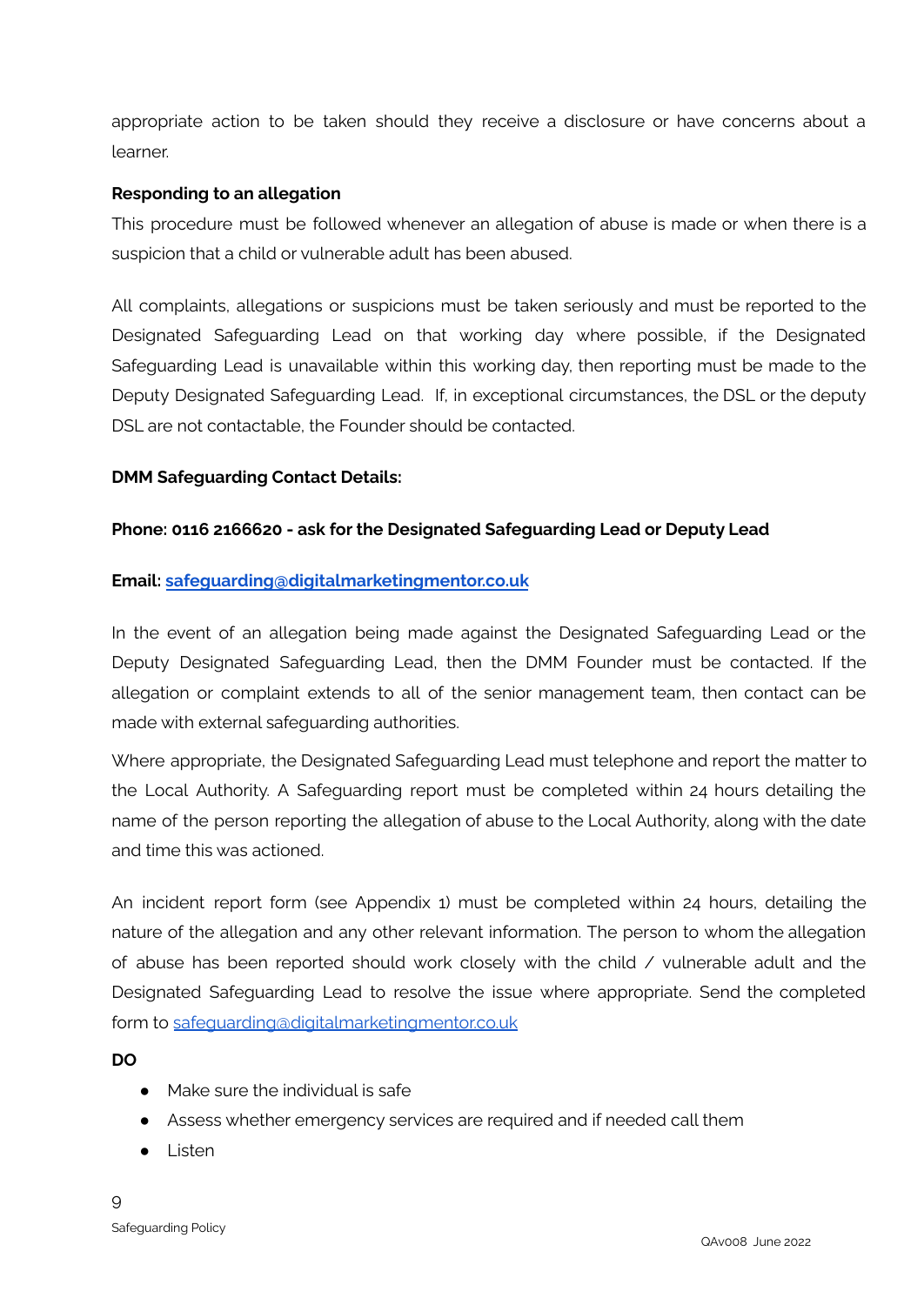- **●** Offer support and reassurance
- **●** Ascertain and establish the basic facts
- **●** Make careful notes and obtain agreement on them
- **●** Ensure notation of dates, time and persons present are correct and agreed
- **●** Take all necessary precautions to preserve forensic evidence
- **●** Follow correct procedure
- **●** Explain areas of confidentiality; immediately speak to your manager for Support and guidance
- **●** Explain the procedure to the individual making the allegation
- **●** Remember the need for ongoing support

#### **DON'T**

- **●** Panic
- Confront the alleged abuser
- Be judgmental or voice your own opinion
- $\bullet$  Be dismissive of the concern
- Investigate or interview beyond that which is necessary to establish the basic facts
- Disturb or destroy possible forensic evidence
- Consult with persons not directly involved with the situation
- Ask leading questions
- Assume Information
- Make promises to keep their secrets
- Ignore the allegation
- Elaborate in your notes

# **Confidentiality**

Child and vulnerable adult protection raises issues of confidentiality which should be clearly understood by all. Staff and associates have a professional responsibility to share relevant information about the protection of children and vulnerable adults with other professionals, particularly investigative agencies and adult social services. Clear boundaries of confidentiality will be communicated to all.

All personal information regarding a child / vulnerable adult will be kept confidential. All written records will be kept in a secure area for a specific time as identified in data protection legislation and guidelines. Records will only contain details required in the initial contact form.

If a child / vulnerable adult confides in a member of staff and requests that the information is kept secret, it is important that the member of staff tells them sensitively that he or she has a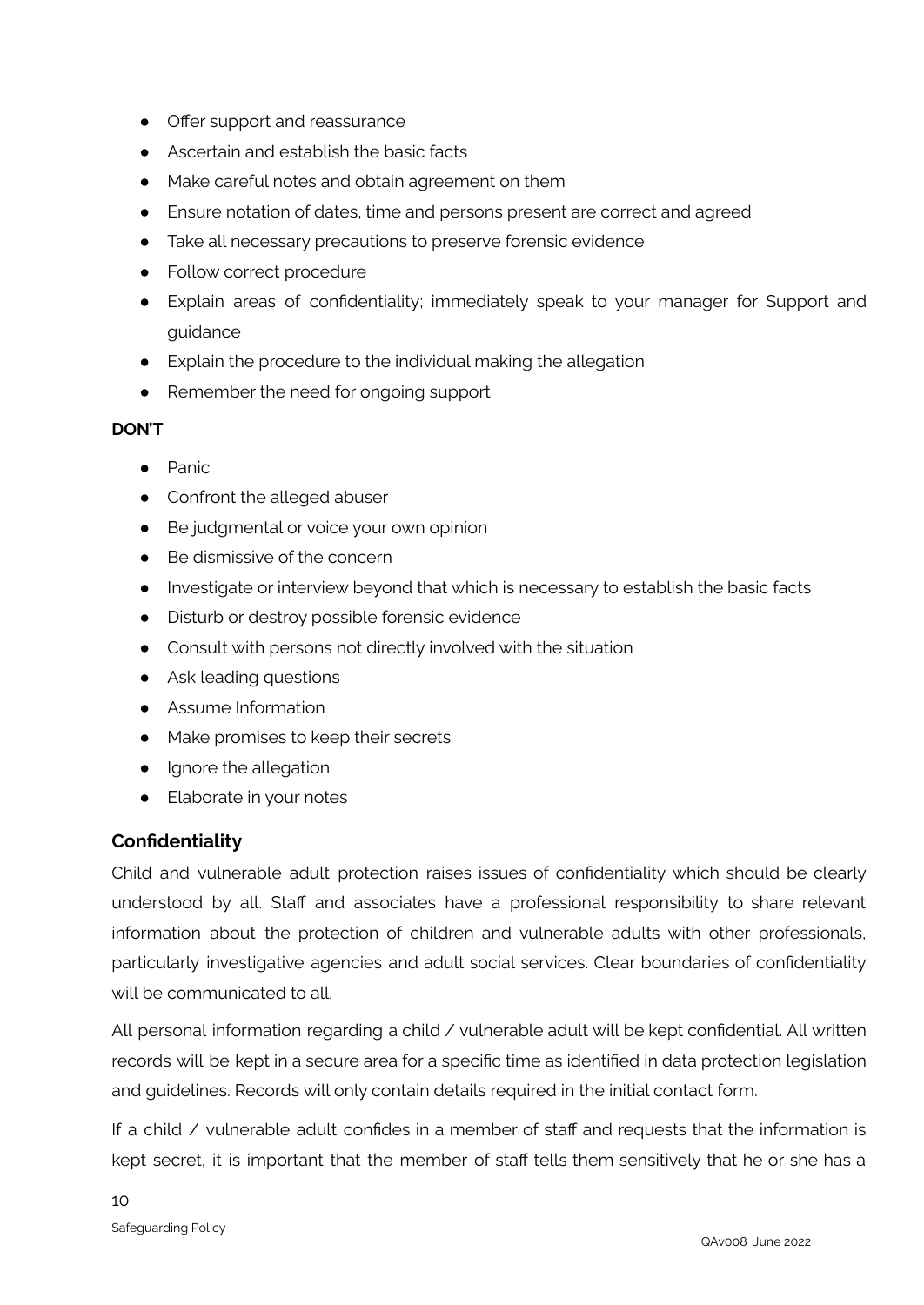responsibility to refer cases of alleged abuse to the appropriate agencies. Within that context, the child / vulnerable adult should, however, be assured that the matter will be disclosed only to people who need to know about it.

Where possible, consent should be obtained from the child / vulnerable adult before sharing personal information with third parties. In some circumstances obtaining consent may be neither possible nor desirable as the safety and welfare of the child / vulnerable adult is the priority.

When a disclosure has been made, staff should let the child / vulnerable adult know the position regarding their role and what action they will have to take as a result.

Staff should assure the child  $\ell$  vulnerable adult that they will keep them informed of any action to be taken and why. The child / adult's involvement in the process of sharing information should be fully considered and their wishes and feelings taken into account.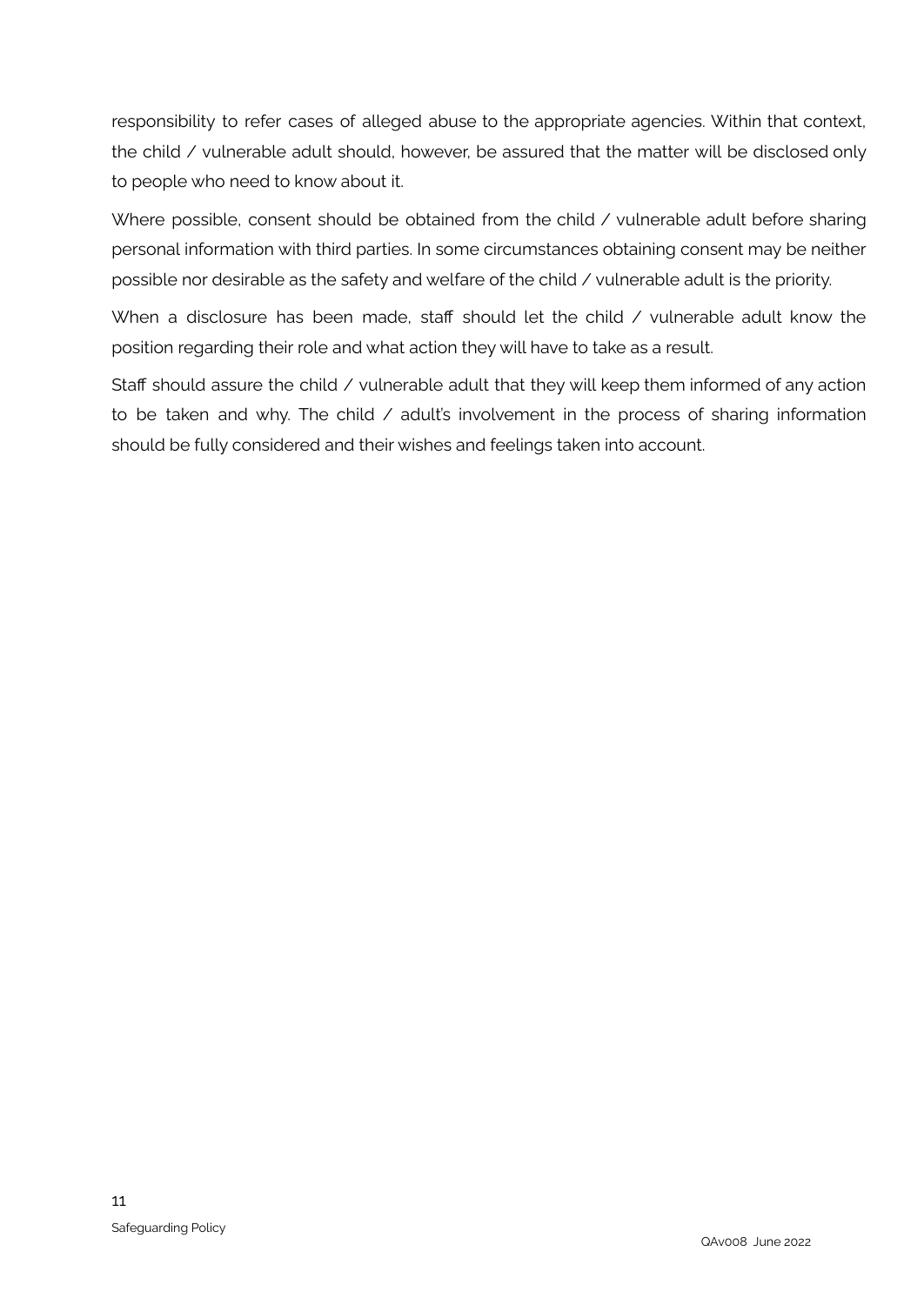#### **SECTION B:**

#### **SAFEGUARDING ISSUES**

This section explains briefly some of the 'safeguarding issues' that education providers must be aware of. Most come under the heading of 'abuse' of which there are four main types (see below).

Some of these aspects will require staff to have more training than others and responses may differ slightly when dealing with a particular issue. It is important that further reading and knowledge than that contained in this section may well be required when dealing with a particular aspect of safeguarding, including reference to KCSiE 2021.

Some sections contain a link to further reading around the particular aspect of safeguarding concern. Staff should always seek the support from their DSL and follow DMM reporting guidelines.

#### **Abuse Categories**

There are four recognised types of abuse:

**Physical Abuse** (NSPCC): is any way of intentionally causing physical harm to a child, It also includes making up the symptoms of an illness or causing a child to become unwell.

**Emotional Abuse** (NSPCC): is any type of abuse that involves the continual emotional mistreatment of a child. It's sometimes called psychological abuse. Emotional abuse can involve deliberately trying to scare, humiliate, isolate or ignore a child. 'Active' emotional abuse can include things like 'bullying' and 'passive' emotional abuse could take the forms of ignoring, showing no love to, etc.

**Sexual Abuse** (NSPCC): when a child or young person is sexually abused, they're forced or tricked into sexual activities. They might not understand that what's happening is abuse or that it's wrong. Sexual abuse can be through 'contact', i.e., an abuser makes physical contact with a child, and 'non-contact', i.e., where a child is abused without being touched by the abuser either in person or online.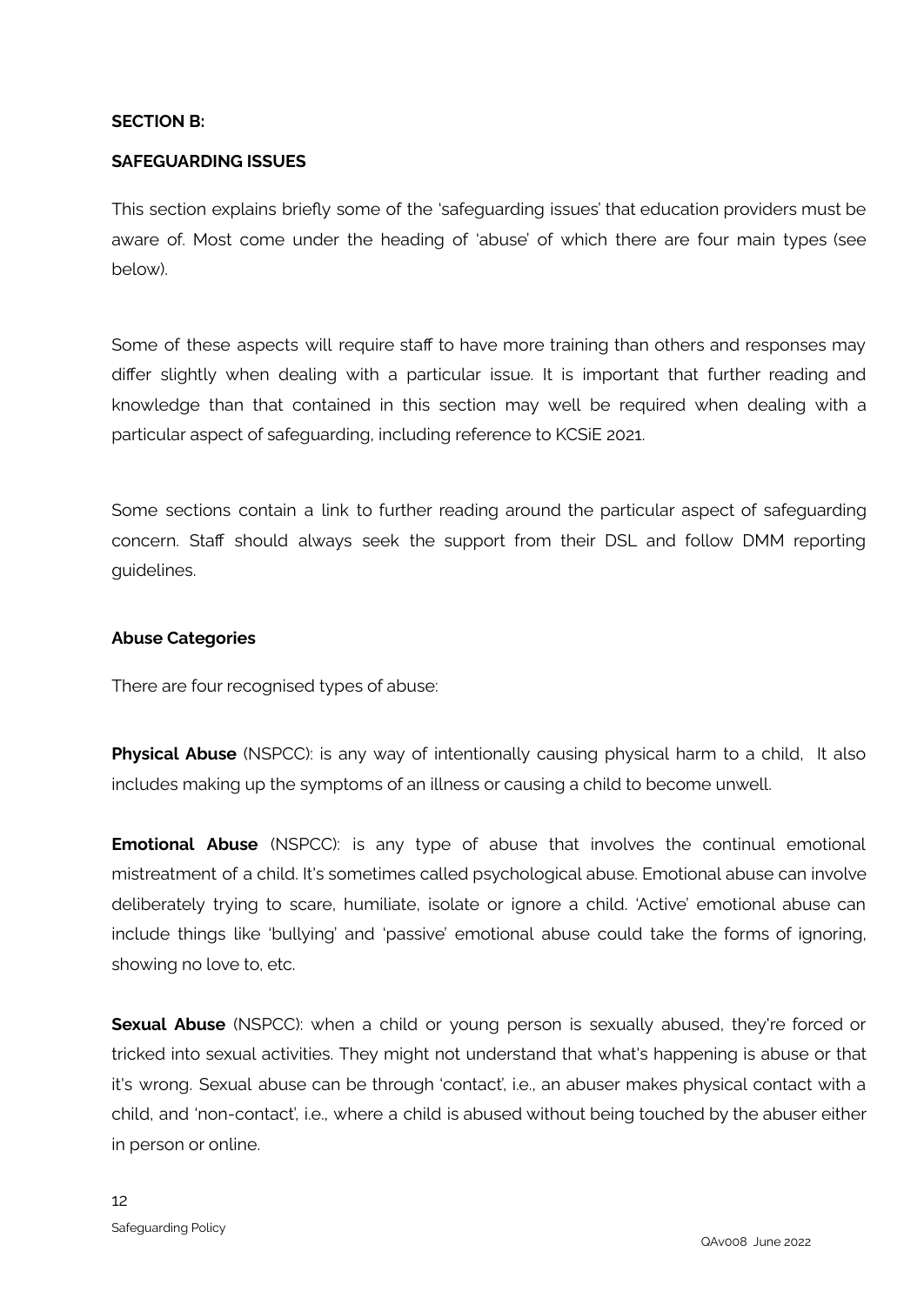**Neglect** is the ongoing failure to meet a child's/young person's or vulnerable adult's basic needs and the most common form of child abuse. A child might be left hungry or dirty, or without proper clothing, shelter, supervision or health care. Types of neglect are; physical, emotional, educational and medical.

It should be noted that these forms of abuse can also occur by children to children, i.e., 'peer-on-peer'.

There can be some general 'non-specific' signs of abuse that can appear in any of the types of abuse which are listed below:

- Attention-seeking behaviour
- Anxiety levels higher than 'should' be
- Depression
- Extreme anger or sadness
- Lack of self-esteem
- Lacks social skills and may have few friends, if any
- Self-harm
- Significant change in behaviour and/or personality
- Suspicious bruises with unsatisfactory explanations
- Withdrawal from activities and/or others

In addition, some specific signs of abuse for each type of abuse may be present:

#### **Physical Abuse:**

- bruises (especially on certain areas and/or in clusters)
- broken or fractured bones
- $\bullet$  burns or scalds (with clear shapes and/or on certain parts of body)  $\cdot$
- $\bullet$  bite marks  $\cdot$
- $\bullet$  breathing problems from drowning or suffocation  $\cdot$
- effects of poisoning such as vomiting, drowsiness or seizures •
- scarring

#### **Emotional Abuse:**

- act in a way that's inappropriate for their age
- difficulty making or maintaining relationships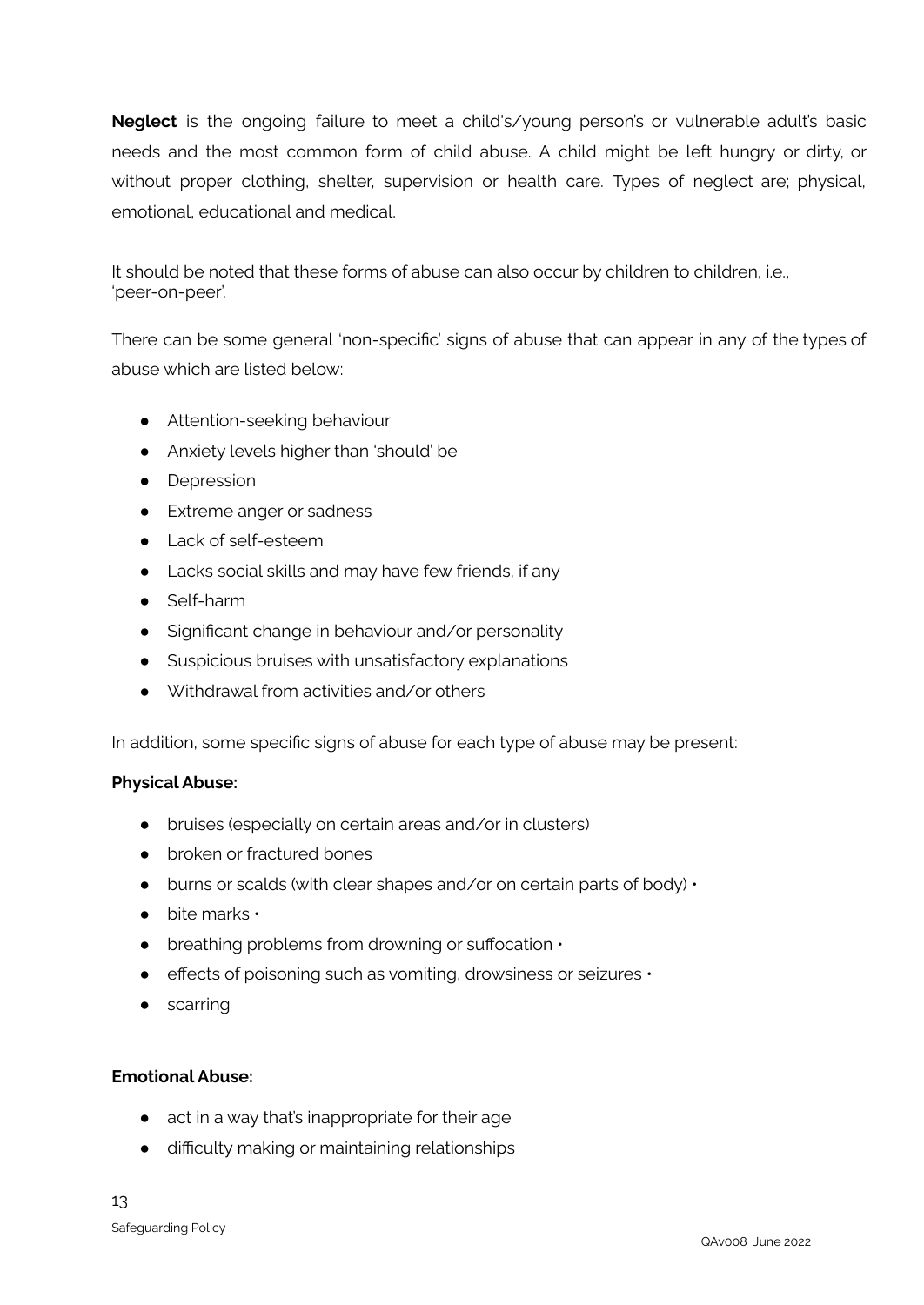- seems unconfident or lack of self-assurance
- struggle to control emotion

#### **Sexual Abuse**

- avoiding being alone with or frightened of people or a person they know
- bleeding, discharge, pains or soreness in genital or anal area
- knowledge and/or use of sexual language or behaviour that wouldn't be expected of their age
- having nightmares or bed-wetting
- drug or alcohol issues
- pregnancy
- self-harm
- sexually transmitted infections

#### **Neglect:**

- being smelly or dirty
- being hungry or not given money for food
- having unwashed clothes or the wrong clothing, such as no warm clothes in winter
- health and development issues such as:
	- Poor muscle tone or prominent joints
	- dental issues
	- poor language or social skills
	- regular illness, infections and/or accidental injuries, through lack of supervision
	- weight or growth issues
- housing and family issues such as:
	- living in an unsuitable home environment, such as having no heating
	- being left alone for a long time
	- taking on the role of carer for other family members
	- Staff should be aware of the potential risk to children when individuals, previously known or suspected to have abused children, move into the household.

#### **Indicators of concern**

The following are often regarded as indicators of concern in regard to behaviours, signs which may be displayed by parents/carers/others who may be aware of the abuse a child is suffering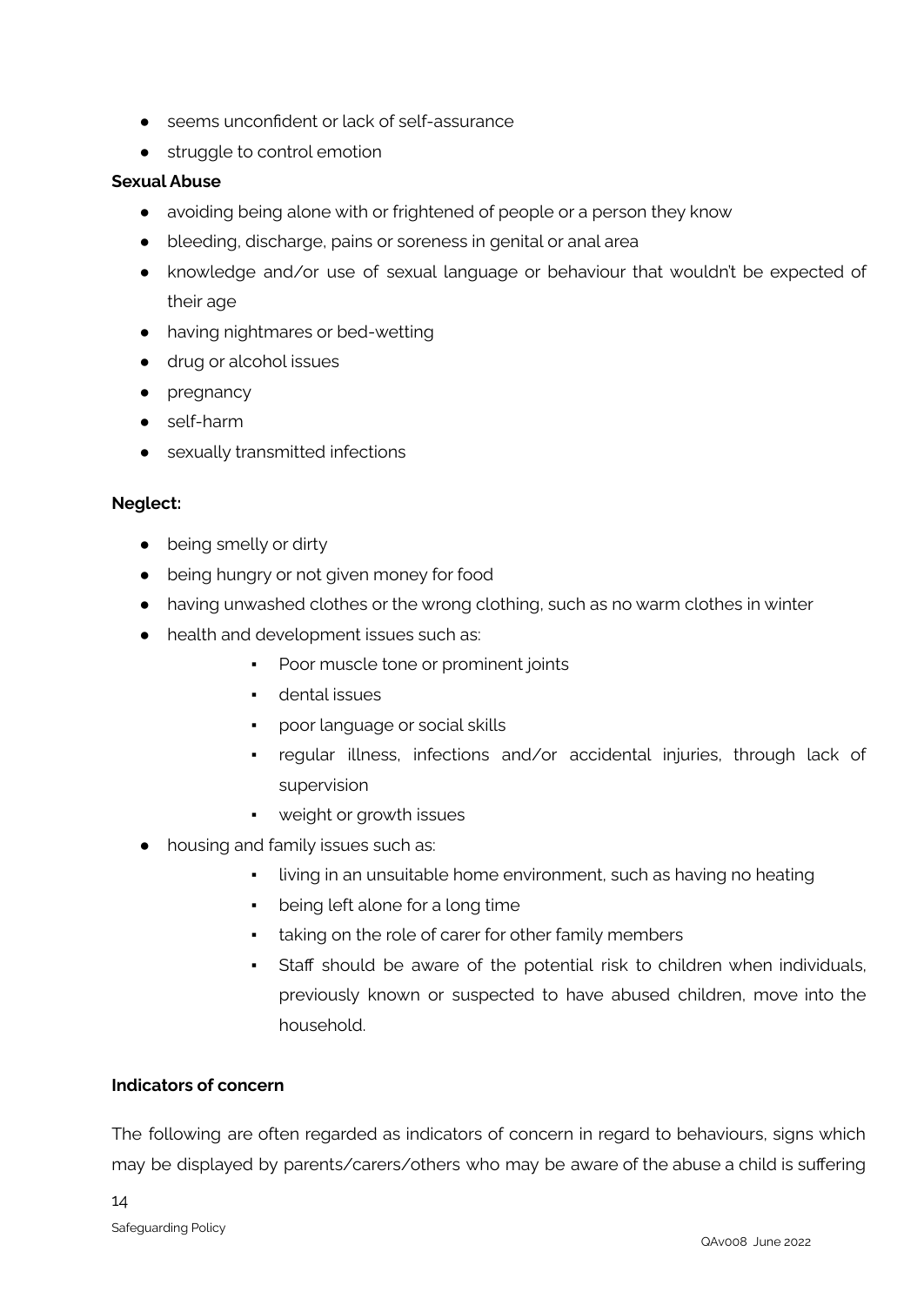and do not disclose it to professionals, possibly due to one or more factors such as; being the perpetrators themselves, in fear of someone else, simply unaware due to mental or learning issues (e.g. neglect), etc.

Parents/carers may:

- offer an explanation which is inconsistent with an injury or child's behaviour
- offer several different explanations provided for an injury or behaviour
- be unable to explain a reason for any delay in seeking treatment
- be uninterested or undisturbed by an accident/injury or change in behaviour
- be absent without good reason when their child is presented for treatment
- move their children around schools frequently
- be reluctant to give information or mention previous injuries/episodes
- use different doctors

#### **Child on Child Sexual Violence & Sexual Harassment (including Peer-on-peer Abuse)**

Children can abuse other children. Peer on peer abuse is most likely to include, but may not be limited to:

- bullying (including cyberbullying, prejudice-based and discriminatory bullying)
- abuse in intimate personal relationships between peers
- physical abuse such as hitting, kicking, shaking, biting, hair pulling, or otherwise causing physical harm (this may include an online element which facilitates, threatens and/or encourages physical abuse)
- sexual violence (see below)
- sexual harassment (see below)

*Keeping Children Safe in Education 2021* devotes Part Five of the guidance to this aspect of safeguarding and reference should be made to this section alongside the DfE's more detailed document *Sexual violence and sexual harassment between children in schools and colleges (2021).*

All staff must be aware of this issue and report any concerns to the DSL in accordance with DMM's reporting procedures.

DMM recognises that children, young people and vulnerable adults sometimes display abusive behaviour and that such incidents must be referred on for appropriate support and intervention.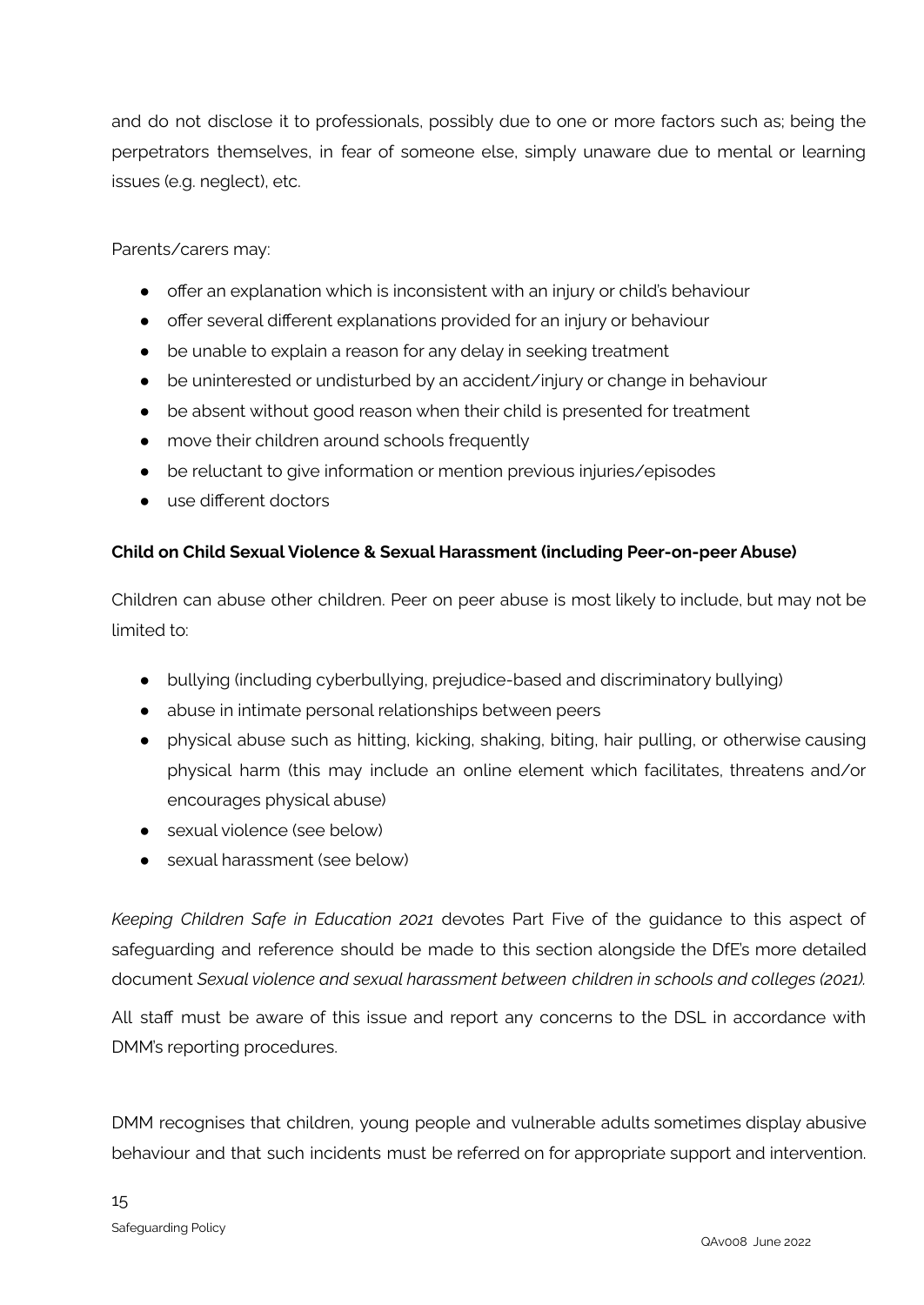Downplaying certain behaviours, for example dismissing sexual harassment as "just banter", "just having a laugh", "part of growing up" or "boys being boys" can lead to a culture of unacceptable behaviours, an unsafe environment for children, young people and vulnerable adults and in worst case scenarios a culture that normalises abuse leading to children, young people and vulnerable adults accepting it as normal and not coming forward to report it.

It is important that all victims are taken seriously and offered appropriate support. Reports of sexual violence and sexual harassment are extremely complex to manage. It is essential that victims are protected, offered appropriate support and every effort is made to ensure their education is not disrupted. It is also important that other children, adult learners and staff are supported and protected as appropriate.

Whilst any report of sexual violence or sexual harassment should be taken seriously, staff should be aware it is more likely that girls will be the victims of sexual violence and sexual harassment and more likely it will be perpetrated by boys and that SEND learners are three times more likely to be abused than their peers.

Behaviours (potentially criminal in nature) such as; grabbing bottoms, breasts and genitalia and flicking bras and lifting up skirts, must always be challenged. Dismissing or tolerating such behaviours risks normalising them.

Online sexual harassment. This may be standalone, or part of a wider pattern of sexual harassment and/or sexual violence. It may include: consensual and non-consensual sharing of nude and semi-nude images and videos.

As set out in UKCIS (UK Computer Internet Safety)

- Sharing nudes and seminudes: taking and sharing nude photographs of U18s is a criminal offence
- sharing of unwanted explicit content
- upskirting (is a criminal offence)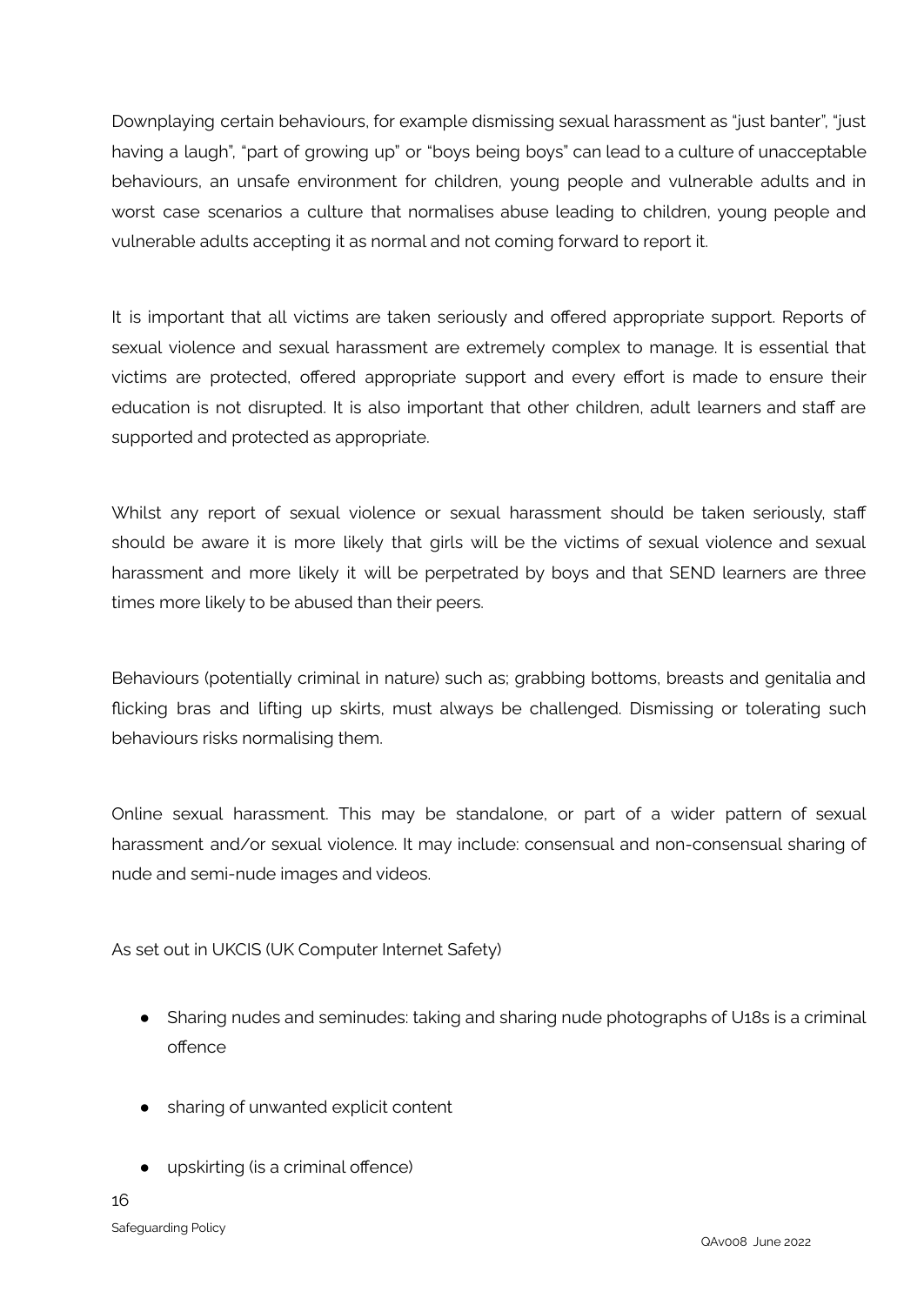- sexualised online bullying
- unwanted sexual comments and messages, including, on social media
- sexual exploitation; coercion and threats

It is important that we consider sexual harassment in broad terms. Sexual harassment (as set out above) creates an atmosphere that, if not challenged, can normalise inappropriate behaviours and provide an environment that may lead to sexual violence.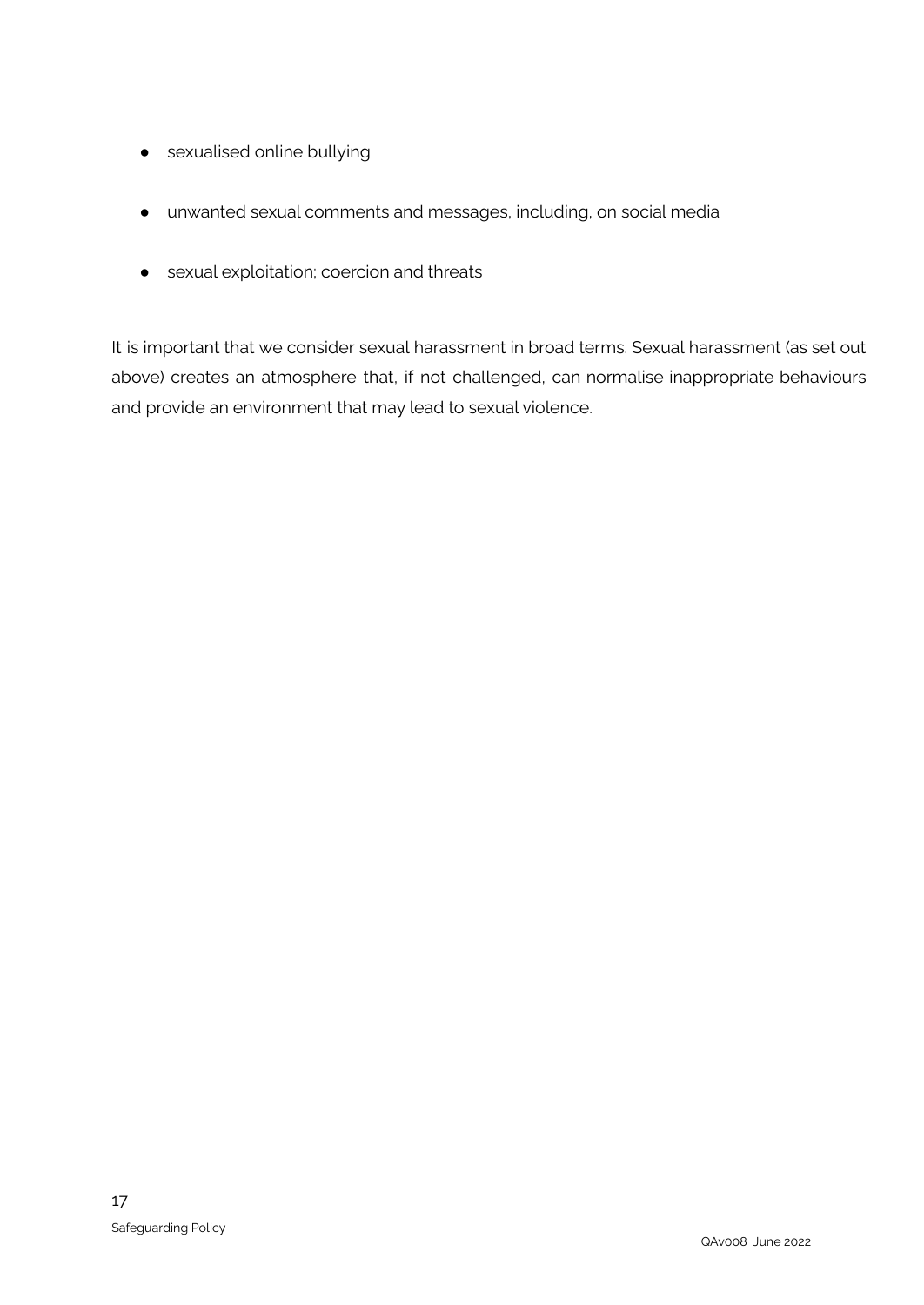Appendix 1 – Safeguarding report log.

| <b>Safeguarding Report</b>                                       |       |                                                                                          |  |  |
|------------------------------------------------------------------|-------|------------------------------------------------------------------------------------------|--|--|
|                                                                  |       |                                                                                          |  |  |
|                                                                  |       | Where a concern has been raised to a designated safeguarding lead, this must be actioned |  |  |
| immediately and reported to the Local Authority within 24 hours. |       |                                                                                          |  |  |
|                                                                  |       |                                                                                          |  |  |
| Learner's name:                                                  |       | Date of concern raised:                                                                  |  |  |
|                                                                  |       |                                                                                          |  |  |
| <b>Summary:</b>                                                  |       |                                                                                          |  |  |
|                                                                  |       |                                                                                          |  |  |
|                                                                  |       |                                                                                          |  |  |
|                                                                  |       |                                                                                          |  |  |
|                                                                  |       |                                                                                          |  |  |
|                                                                  |       |                                                                                          |  |  |
|                                                                  |       |                                                                                          |  |  |
|                                                                  |       |                                                                                          |  |  |
|                                                                  |       |                                                                                          |  |  |
| How the complaint was made (phone/email/letter/in person etc.)   |       |                                                                                          |  |  |
|                                                                  |       |                                                                                          |  |  |
|                                                                  |       |                                                                                          |  |  |
| Actions already been taken to resolve the safeguarding issue     |       |                                                                                          |  |  |
|                                                                  |       |                                                                                          |  |  |
|                                                                  |       |                                                                                          |  |  |
|                                                                  |       |                                                                                          |  |  |
|                                                                  |       |                                                                                          |  |  |
|                                                                  |       |                                                                                          |  |  |
|                                                                  |       |                                                                                          |  |  |
|                                                                  |       |                                                                                          |  |  |
|                                                                  |       |                                                                                          |  |  |
|                                                                  |       |                                                                                          |  |  |
|                                                                  |       |                                                                                          |  |  |
|                                                                  |       |                                                                                          |  |  |
| <b>Staff Signature:</b>                                          | Date: | <b>Print Name:</b>                                                                       |  |  |
|                                                                  |       |                                                                                          |  |  |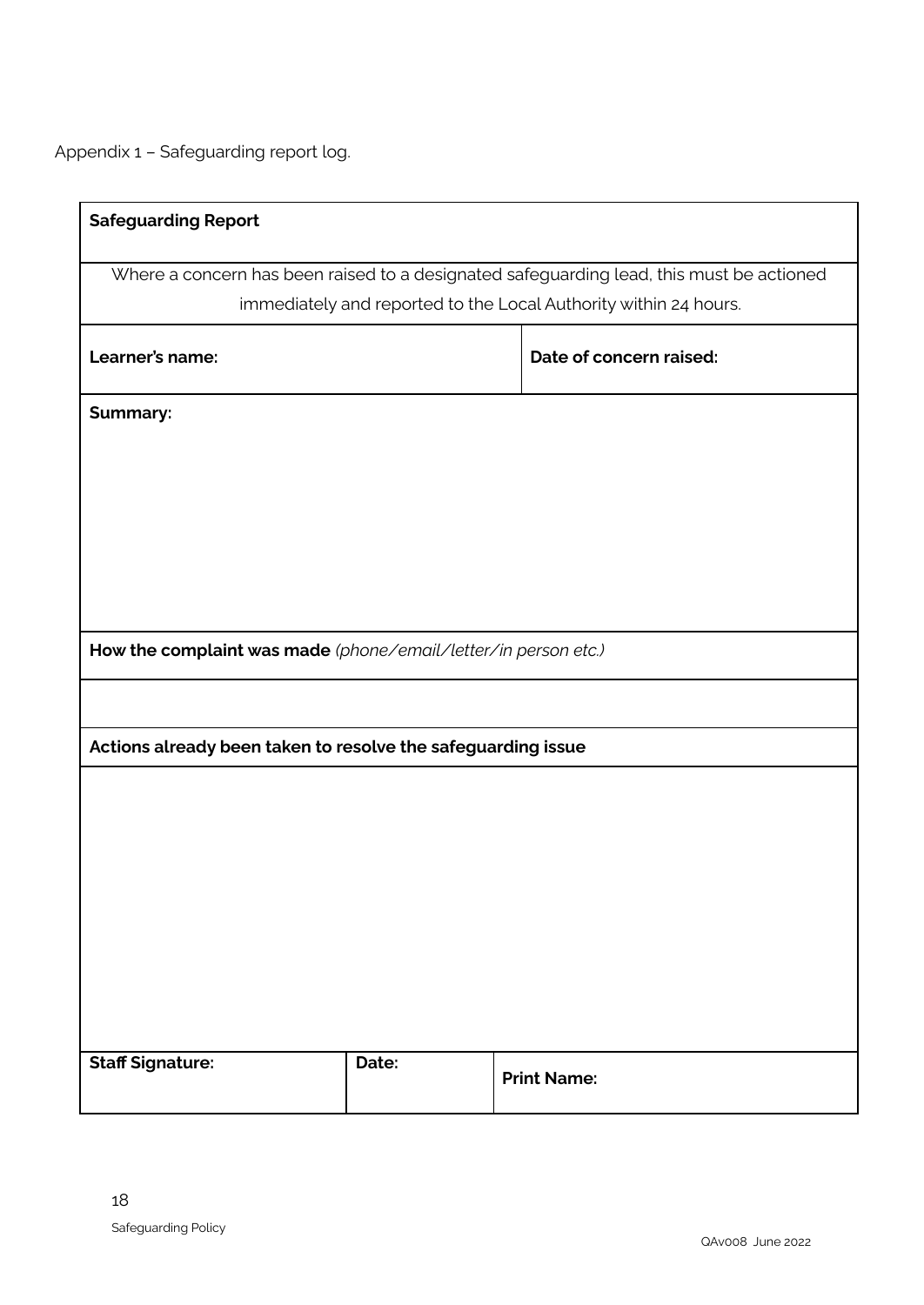| <b>Safeguarding Lead Signature:</b>                                                   |       |                                   |  |
|---------------------------------------------------------------------------------------|-------|-----------------------------------|--|
|                                                                                       | Date: | <b>Print Name: JULIE THOMPSON</b> |  |
|                                                                                       |       |                                   |  |
| Actions taken/Final Outcome (Include names and agency the concern was reported to and |       |                                   |  |
| date and time of reporting):                                                          |       |                                   |  |
|                                                                                       |       |                                   |  |
|                                                                                       |       |                                   |  |
|                                                                                       |       |                                   |  |
|                                                                                       |       |                                   |  |
|                                                                                       |       |                                   |  |
|                                                                                       |       |                                   |  |
|                                                                                       |       |                                   |  |
|                                                                                       |       |                                   |  |
|                                                                                       |       |                                   |  |
|                                                                                       |       |                                   |  |
|                                                                                       |       |                                   |  |
|                                                                                       |       |                                   |  |
| <b>Signature</b>                                                                      |       | Date                              |  |